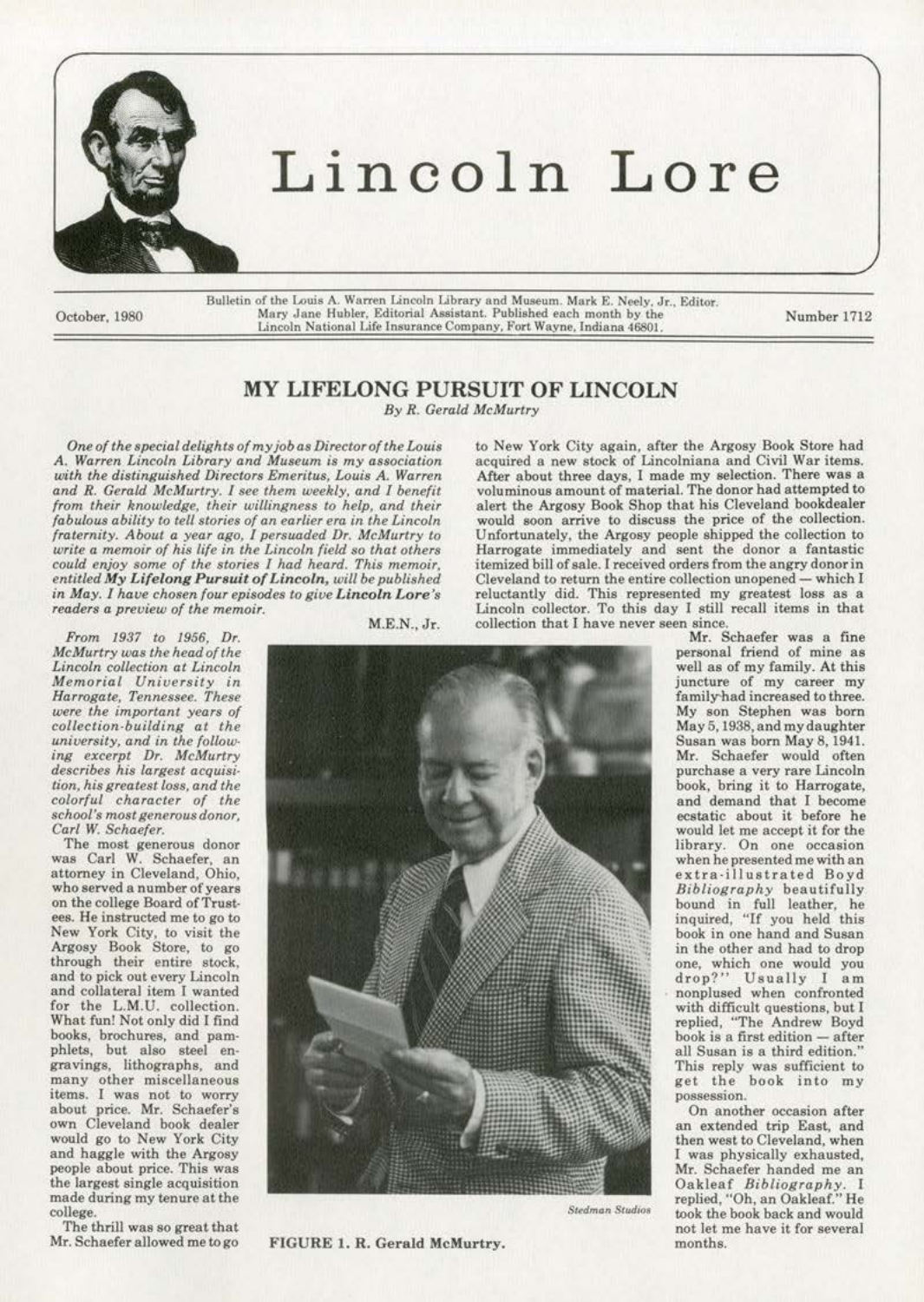

FIGURE 2. R. Gerald McMurtry at Lincoln Memorial University.

From the Louis A. Warren Lincoln Library and Maseum

Dr. McMurtry met the most colorful character in the Lincoln fraternity, Carl Sandburg, on many occasions. Sandburg had a reputation for rising to the occasion more willingly when he received a generous fee for an appearance. The following excerpt describes Sandburg's appearance at a college which could not afford an honorarium.

I recall very well the visit of Carl Sandburg to the campus of Lincoln Memorial University. He spoke (without benefit of honorarium) before a large audience. He presented a weird portrayal of forensic art. On a darkened stage, with his shock of white hair, he swayed back and forth, and he told of the Southern couple who presented their infant child to General Robert E. Lee with the remark that he was to be named after the general. Sandburg reiterated over and over again the admonition of General Lee: "Teach him to deny himself."<br>I had just published in 1940 a pamphlet entitled The

Lincoln Log Cabin Almanac containing "Divers and Sundry Information About Abraham Lincoln - With Very Little Scientific Data Concerning the Weather, the Constellations and the Firmament." I was thrilled when Sandburg told me he liked my AL-MA-NACK. This was my first meeting with the poet. On several future occasions I was fortunate to be in his company.

The sesquicentennial celebration of Lincoln's birth and the Civil War centennial that followed provided a busy schedule of public events for everyone in the Lincoln field. In the following excerpt, Dr. McMurtry describes some of Carl Sandburg's activities in this period.

One of the first of the important events that occurred during the Lincoln Sesquicentennial year was Carl Sandburg's address before a joint session of Congress on Lincoln's

birthday. As a member of the National Commission, I was able to secure a choice seat near the Speaker of the House, and I heard the nation's poet describe Lincoln as a man who was "both steel and velvet, - as hard as rock and soft as drifting fog." This was undoubtedly one of the most important Lincoln addresses ever delivered. When Sandburg completed his address there was a standing ovation. Many people who were present on that occasion (February 12, 1959) were of the opinion that they had heard one of the great orations of our modern day.

In November, 1960, Sandburg came to Fort Wayne to open the Moring Lecture Series at the Fort Wayne Art School Auditorium. I was asked to introduce him. Among other things I said that, "While America will ever be grateful for his poetry, one of his greatest contributions has been his monumental biography of Abraham Lincoln." "He is," I added, "the only literary artist among the myriad historians and biographers to devote a lifetime of study to the Sixteenth President." I continued, "Many people attempt to explain Abraham Lincoln's present day popularity. Undoubtedly one explanation is that the events of Lincoln's colorful prairie years in Illinois and his tragic war years in Washington, D.C., are best revealed to us in his (Sandburg's) magnificent prose."

An account of Sandburg's visit to Fort Wayne is worthy of relating. He was expected by the Fort Wayne Art School to arrive on Saturday. He was flying from Los Angeles from the 20th Century Fox motion picture lot where he had been working as a consultant. He did not arrive on Saturday. Likewise, he did not arrive on Sunday. His address was scheduled for Monday evening.

On Monday evening Bob Belot, an insurance salesman,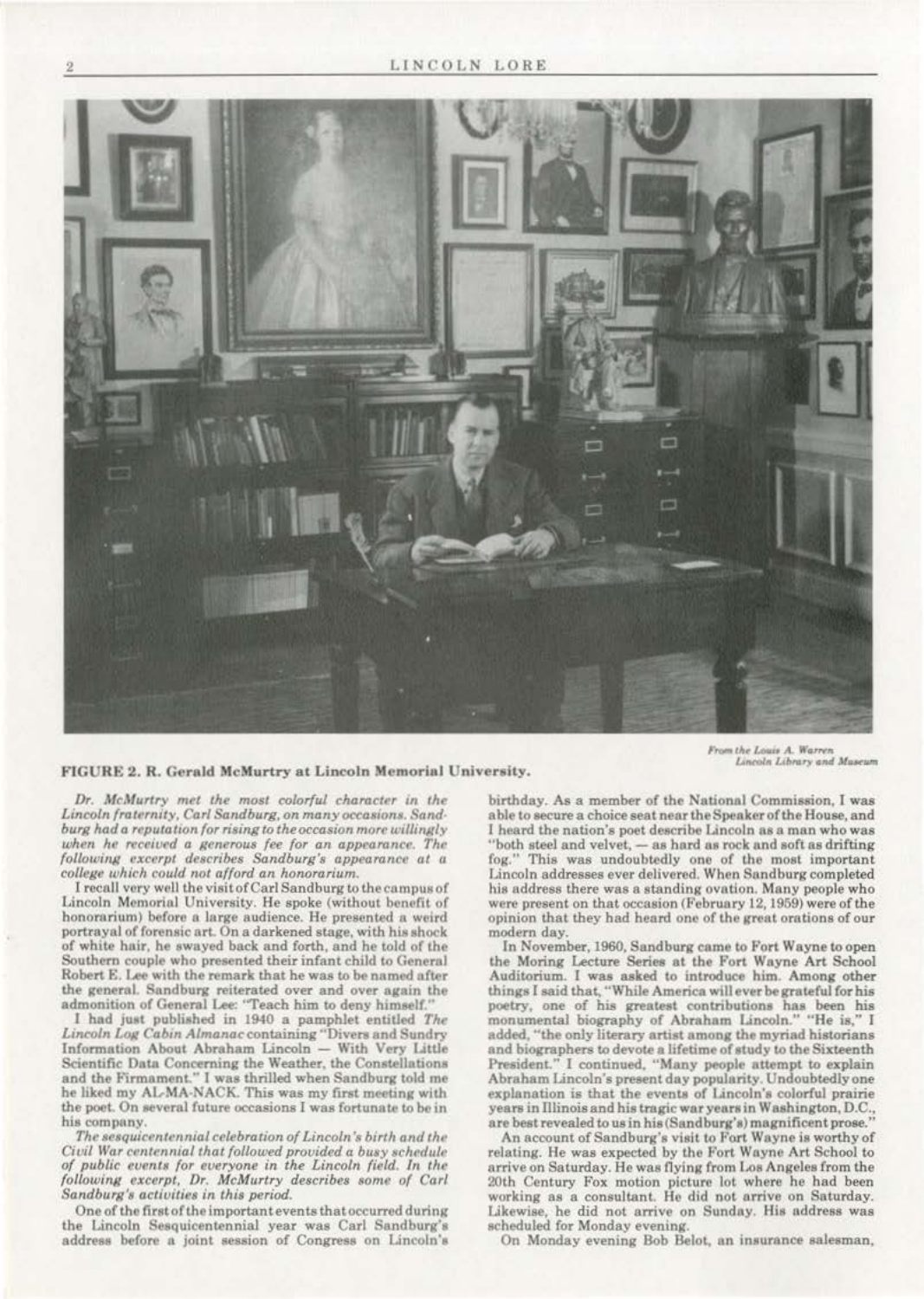saw Sandburg wandering aimlessly about the airport. He greeted him with a statement that he hoped he would enjoy his visit to Fort Wayne. Belot also inquired whether he had transportation downtown. The poet replied that he did not. and he was delighted to accept the invitation that was offered.

En route to the city the subject of hotels came up. Where would Sandburg stay? Sandburg stated that he hated all hotels. Belot suggested that he stay at his home. Sandburg thought this was an excellent idea.

That day happened to be Bob and Barbara Belot's first wedding anniversary. That morning Bob had promised his **wife a 3urpriee onniverea.ry gifi. En route into downtown, Bob**  stopped at his office, called Barbara, and told her Carl Sandburg was the surprise. She could hardly believe her ears. After the usual amenities Sandburg took a rest. This was not unusual because by nature he was a night person  $-$  he slept all day and stayed awake all night. The press finally located the Pulitzer Prize winner and the anxiety of the Art School was alleviated. Sandburg told his hosts that he had to be at the Art School by 8:30 p.m. and that he would like a dinner of ham and eggs. Following his dinner the Belots took him to the **Art School in their compact ear.** 

The Belots found Sandburg was very positive in his likes and dislikes, and the latter included cigarettes, cosmetics, and television. After his address, which was followed by the usual lionizing, he returned home with the Belota. Commenting on his address he said, "Boy, did I give cigarettes Hell tonight." Then with a chuckle he said to Belot, "Say,could I have one of **your cigara?"** 

Sandburg told me that evening that he wanted to visit the Lincoln Library and Museum the next morning. He said, "We **will have a quiet chat.. no publicity, no radio or television cameras, and no newspaper reportera.'' When I arrived for**  work the next morning, the Library and Museum was crowded with the media. I feared Sandburg would not like this. When he arrived, be waa delighted.

Finally he departed from the city, and, when thanking his hosts for their hospitality, he pulled out of his travel-worn bag a copy of his poems and be inscribed the flyleaf as follows:

For Bob and Barbara

May the road to Hell grow green

**and flowering waitin' for you**  CARLSANOBURO 1960

Perhaps that inscription has a value today far exceeding the long distance telephone tolls, the cigars, the loss of sleep, **other expenses, and disruptions in connection with hia visit**  with the Belots.

*Dr. McMurtry grew up in an atmosphere of collecting. His*  $mother$  collected antiques, and her son was interested in *collecting from an early age. Throughout his life, Dr. McMurtry has been paid to collect for others. He describes* some of his ventures in gaining materials for the Lincoln *National Life Foundation in the following excerpt.* 

When I became the Director of the Foundation in 1956, there **were still available real bargains in rare Lincoln publications.**  if one looked in the right places. I always made it a practice upon receiving my morning mail to check first the book catalogues for "sleepers." This proved most successful and



FIGURE 3. Carl Sandburg visita the Lincoln National Life Foundation.

From the Louis A. Warren *Lincoln Library* and **Museum**